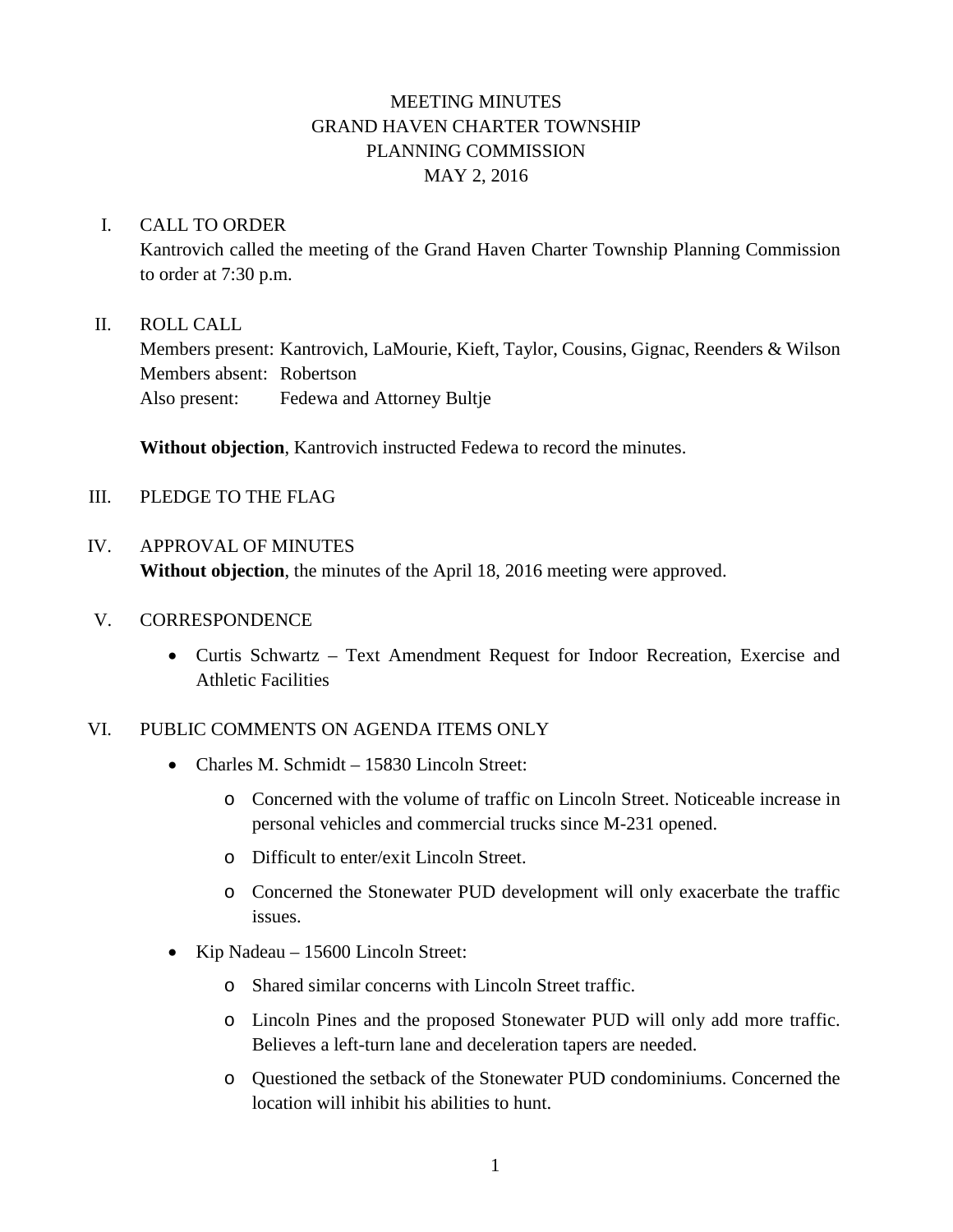#### VII. PUBLIC HEARING

A. Special Land Use – Single Family Dwelling in AG District – Vander Wal

Kantrovich opened the public hearing at 7:42 p.m.

Fedewa provided an overview through a memorandum dated April 28<sup>th</sup>.

Applicants, Daniel and Ashley Vander Wal, were present and available to answer questions:

- Have owned property for 3 years.
- Farming for personal sustenance.
- May expand agricultural uses in future, but do not have current plans for expansion.

Kantrovich closed the public hearing at 7:45 p.m.

#### VIII. OLD BUSINESS

A. Special Land Use – Single Family Dwelling in AG District – Vander Wal

The application was discussed by Commissioners and focused on:

- Inquired about duration of ownership and type of farming activities.
- Requested explanation from staff about the subject parcel being a legal lot of record:
	- o The 10 acre subject parcel was created, and zoned AG, before the zoning ordinance required a minimum of 20 acres for parcels zoned AG.
	- o The 10 acre subject parcel has the same land use rights as a compliant 20 acre AG parcel.
- Discussed the differences between a parcel zoned AG that is actively engaged in agricultural activities and has a dwelling, and a parcel zoned RP that has a dwelling that is also engaged in agricultural activities.
	- o Fedewa explained a parcel zoned AG permits agricultural activities as a use by right, and only permits a dwelling through a special land use permit. Whereas a parcel zoned RP permits a dwelling as a use by right, and only permits agricultural activities through a special land use permit and/or zoning permit for the keeping of livestock as an accessory use.

**Motion** by Wilson, supported by Gignac, to **approve** the Special Land Use application to allow a Single Family Dwelling in the AG District for property located at 16293 Pierce Street, based on the application meeting applicable requirements and standards set forth by the Grand Haven Charter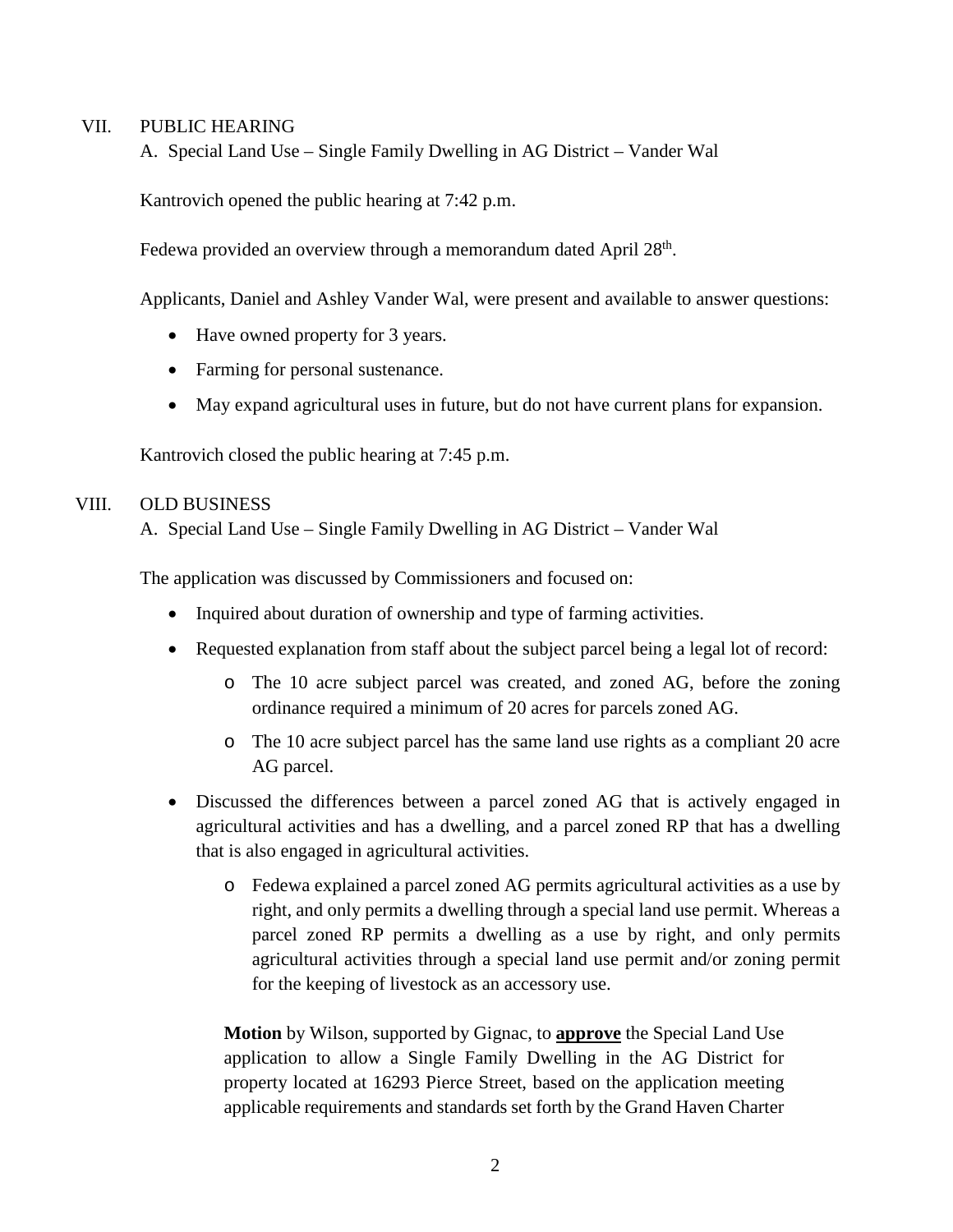Township Zoning Ordinance. The motion is subject to, and incorporates, the following report. **Which motion carried unanimously**.

### REPORT

- 1. This approval is based on the affirmative findings that each of the following standards has been fulfilled:
	- A. The proposed use is consistent with, and promotes the intent and purpose of this Ordinance.
	- B. The proposed use is of such location, size, density, and character as to be compatible with adjacent uses of land and the orderly development of the district in which situated and of adjacent districts.
	- C. The proposed use does not have a substantially detrimental effect upon, nor substantially impair the value of, neighborhood property.
	- D. The proposed use is reasonably compatible with the natural environment of the subject premises and adjacent premises.
	- E. The proposed use does not unduly interfere with provision of adequate light or air, nor overcrowd land or cause a severe concentration of population.
	- F. The proposed use does not interfere or unduly burden water supply facilities, sewage collection and disposal systems, park and recreational facilities, and other public services.
	- G. The proposed use is such that traffic to, from, and on the premises and the assembly of persons relation to such use will not be hazardous, or inconvenient to the neighborhood, nor unduly conflict with the normal traffic of the neighborhood, considering, among other things: safe and convenient routes for pedestrian traffic, particularly of children, the relationship of the proposed use to main thoroughfares and to streets and intersections, and the general character and intensity of the existing and potential development of the neighborhood.
	- H. The proposed use is consistent with the health, safety, and welfare of the Township.
- 2. The application meets the site plan review standards of Section 23.06 of the Zoning Ordinance. Specifically, the Planning Commission finds as follows:
	- A. The uses proposed will not adversely affect the public health, safety, or welfare. Uses and structures located on the site take into account topography, size of the property, the uses on adjoining property and the relationship and size of buildings to the site.
	- B. The site will be developed so as not to impede the normal and orderly development or improvement of surrounding property for uses permitted in this ordinance.
	- C. Safe, convenient, uncontested, and well defined vehicular and pedestrian circulation is provided for ingress/egress points and within the site. Drives, streets and other circulation routes are designed to promote safe and efficient traffic operations within the site and at ingress/egress points.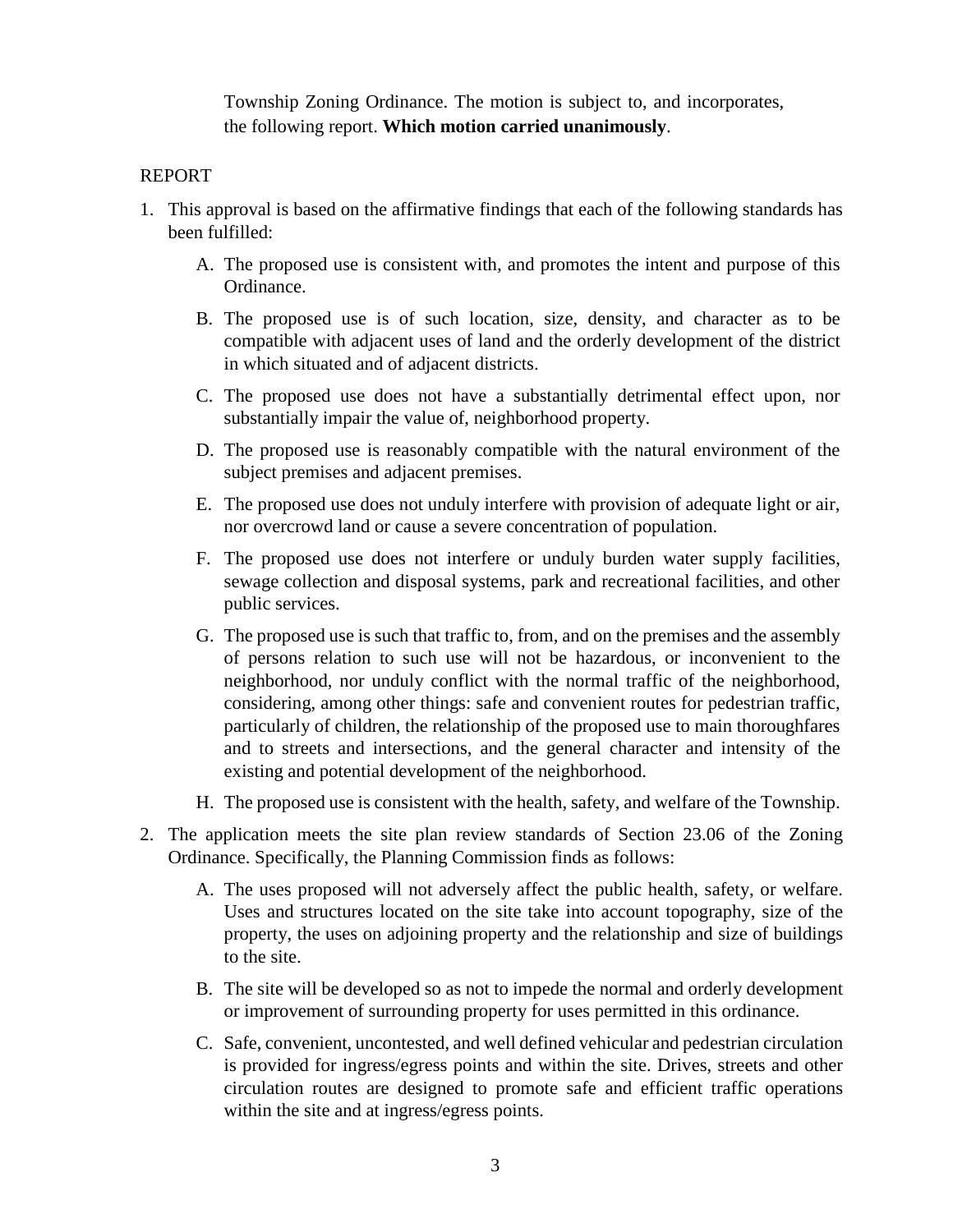- D. The arrangement of public or private vehicular and pedestrian connections to existing or planned streets in the area are planned to provide a safe and efficient circulation system for traffic within the township.
- E. Removal or alterations of significant natural features are restricted to those areas which are reasonably necessary to develop the site in accordance with the requirements of this Ordinance. The Planning Commission has required that landscaping, buffers, and/or greenbelts be preserved and/or provided to ensure that proposed uses will be adequately buffered from one another and from surrounding public and private property.
- F. Areas of natural drainage such as swales, wetlands, ponds, or swamps are protected and preserved insofar as practical in their natural state to provide areas for natural habitat, preserve drainage patterns and maintain the natural characteristics of the land.
- G. The site plan provides reasonable visual and sound privacy for all dwelling units located therein and adjacent thereto. Landscaping shall be used, as appropriate, to accomplish these purposes.
- H. All buildings and groups of buildings are arranged so as to permit necessary emergency vehicle access as requested by the fire department.
- I. All streets and driveways are developed in accordance with the Ottawa County Road Commission specifications, as appropriate.
- J. Appropriate measures have been taken to ensure that removal of surface waters will not adversely affect neighboring properties or the public storm drainage system. Provisions have been made to accommodate storm water, prevent erosion and the formation of dust.
- K. Exterior lighting is arranged so that it is deflected away from adjacent properties and so it does not interfere with the vision of motorists along adjacent streets, and consists of sharp cut-off fixtures.
- L. All loading and unloading areas and outside storage areas, including areas for the storage of trash, which face or are visible from residential districts or public streets, are screened.
- M. Entrances and exits are provided at appropriate locations so as to maximize the convenience and safety for persons entering or leaving the site.
- N. The site plans conform to all applicable requirements of County, State, Federal, and Township statutes and ordinances.
- O. The general purposes and spirit of this Ordinance and the Master Plan of the Township are maintained.

## B. Stonewater PUD

Fedewa provided an overview through a memorandum dated April 28<sup>th</sup>.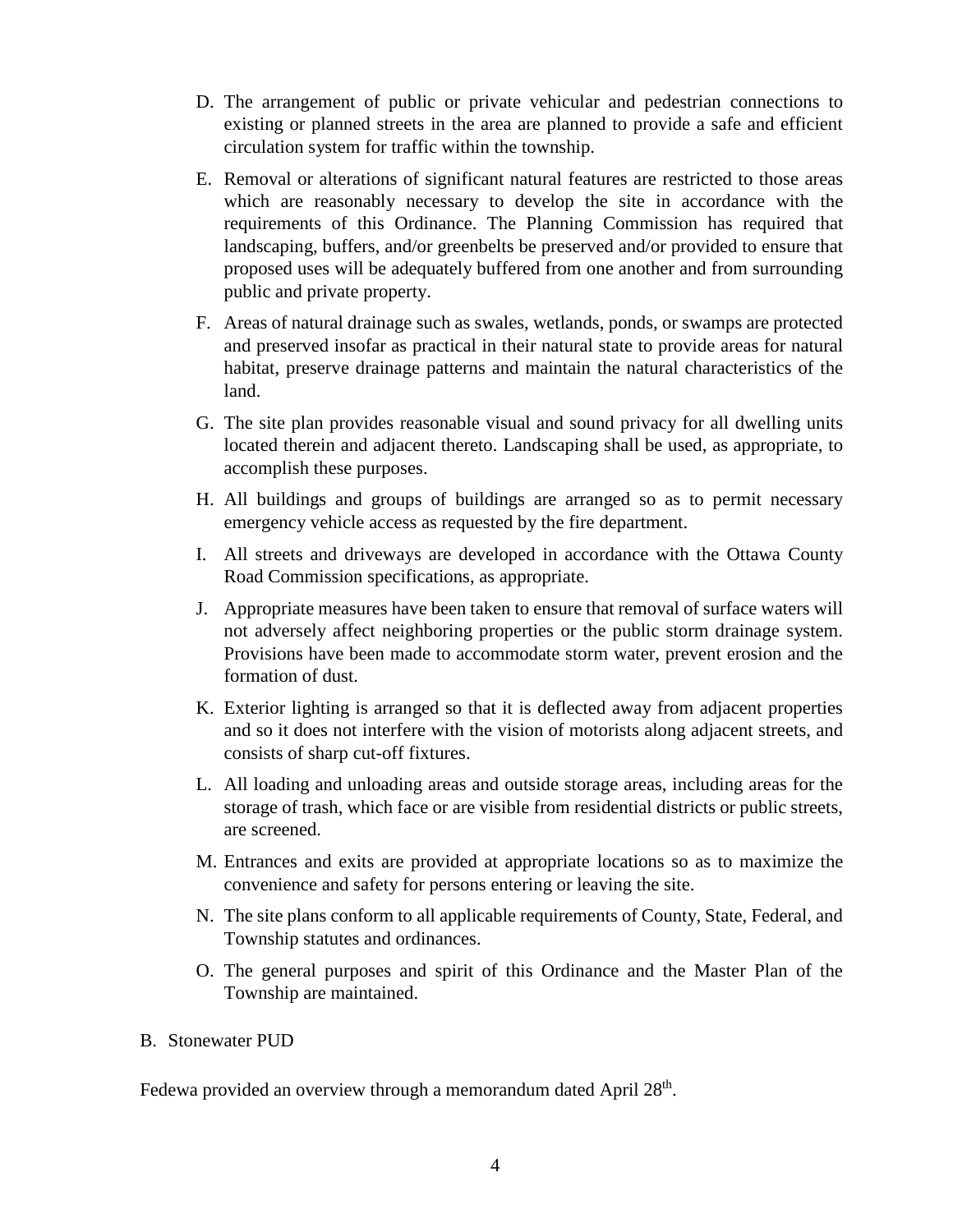The developer, Dale Kraker, and project engineer Rick Pulaski, were present and available to answer questions:

Rick Pulaski, project engineer with Nederveld:

- New design increases open space.
- Phasing has been adjusted.
- Overall, believes the new design is better than the previous.

Dale Kraker, developer:

- Does not believe his lender will grant a financial guarantee for the completion of Norwalk Road in order to create a looped roadway that provides two points of ingress/egress for the residents.
- Still agreeable to adding a temporary construction/emergency vehicle road that would be "closed" on each end using a bollard or chain system.
- Anticipated build-out timeline is:
	- o Earth work during 2016
	- o Begin construction of Phase 1 in 2017
	- o Begin construction of Phase 2 in 2018
	- o Begin construction of Phase 3 in 2018 2019
	- o Construction of remaining phases is yet to be determined.
- Has not provided parking at the tot-lot or beach/open space area because it will result in a loss of open space that is needed to meet Township requirements.

The application was discussed by Commissioners and focused on:

- Supportive of the new design.
- The revised phasing is an improvement.
- Questioned why parking is not being provided at the tot-lot or beach/open space area. Accessibility is important for elderly and disabled residents.
	- o Providing said parking may encourage non-Stonewater residents to use them as public parks.
- Discussed the need for a looped roadway that provides two points of ingress/egress for the residents.
	- o The proposed temporary construction/emergency vehicle road would prevent the beach/open space area from being developed in the beginning, which will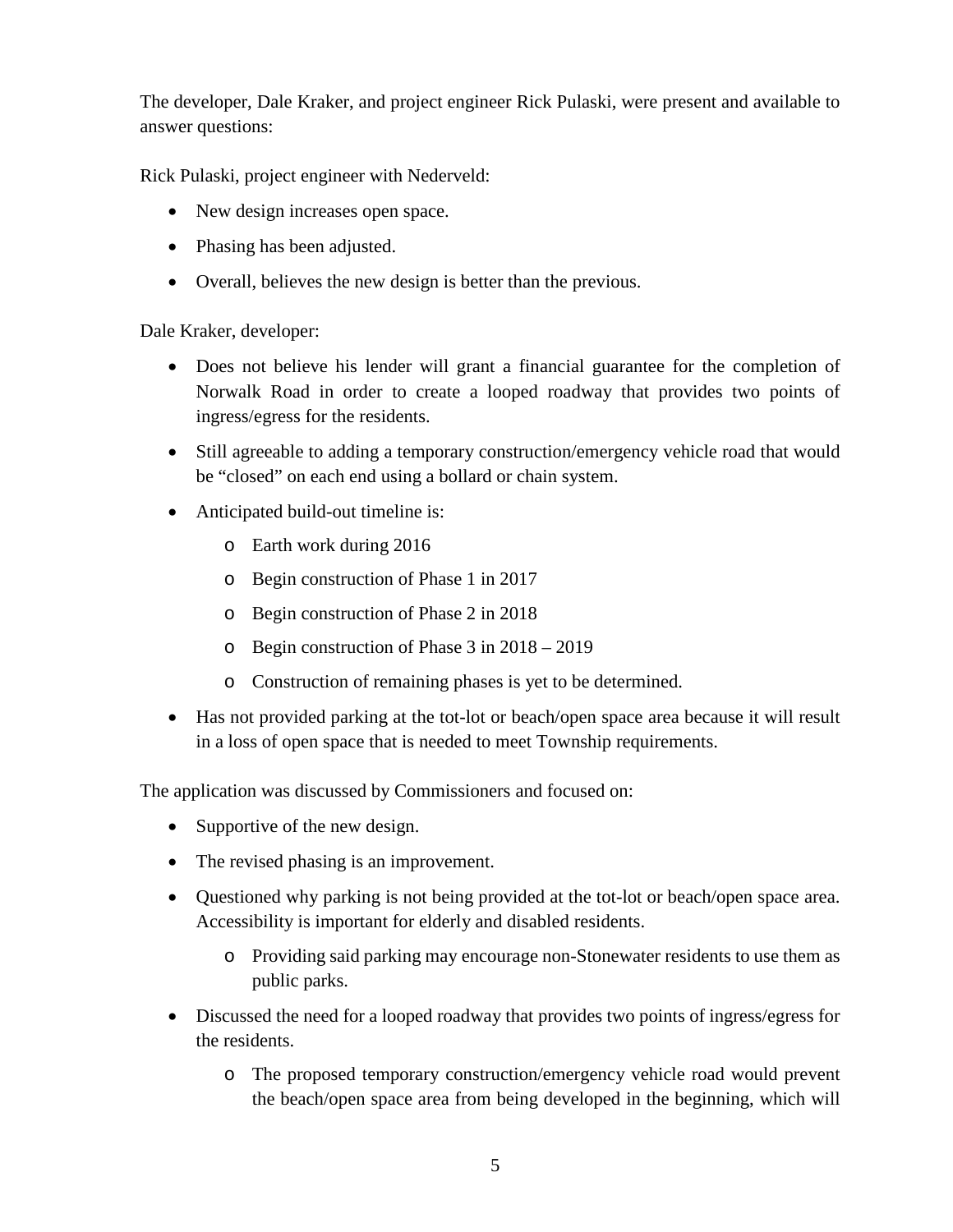result in dozens of Stonewater residents not being able to utilize that open space area.

o Should this temporary road be approved the PUD Contract will need to specify a time limit on when the road must be removed and the beach/open space area constructed.

**Motion** by Reenders, supported by Gignac, to direct staff to draft a formal motion and report of findings, which will recommend **conditional approval** of the Stonewater PUD application, with those Zoning Ordinance compliance departures which were discussed and will be found in the minutes of this meeting. This will be reviewed and considered for adoption at the next meeting. Lastly, the Planning Commission directs staff to publish the notice of public hearing for the Township Board after the language found in the Master Deed, Bylaws, and Declaration of Covenants have been approved by the Township Attorney. **Which motion carried unanimously**.

C. Potential Zoning Ordinance Text Amendments:

**Motion** by LaMourie, supported by Cousins, to remove this item from the table. **Which motion carried unanimously**.

Fedewa provided an overview through a memorandum dated April 14<sup>th</sup>.

The information was discussed by Commissioners and focused on:

- Increase building heights
	- o Not in favor of increasing heights for single family dwellings.
	- o Multiple family structures including apartment buildings, nursing homes, etc. should be allowed a height and/or story increase to encourage a vertical expansion that will preserve open space.
	- o Commercial and Industrial districts should also be permitted to have a greater building height and/or additional stories to encourage a vertical expansion that will preserve open space.
	- o Interested in establishing a formula that would require greater setbacks for a greater building height.
	- o Generally, locations that may be eligible for the increased height/story include:
		- US-31 and M-45 Area Overlay Zone
		- **Properties north of Ferris Street**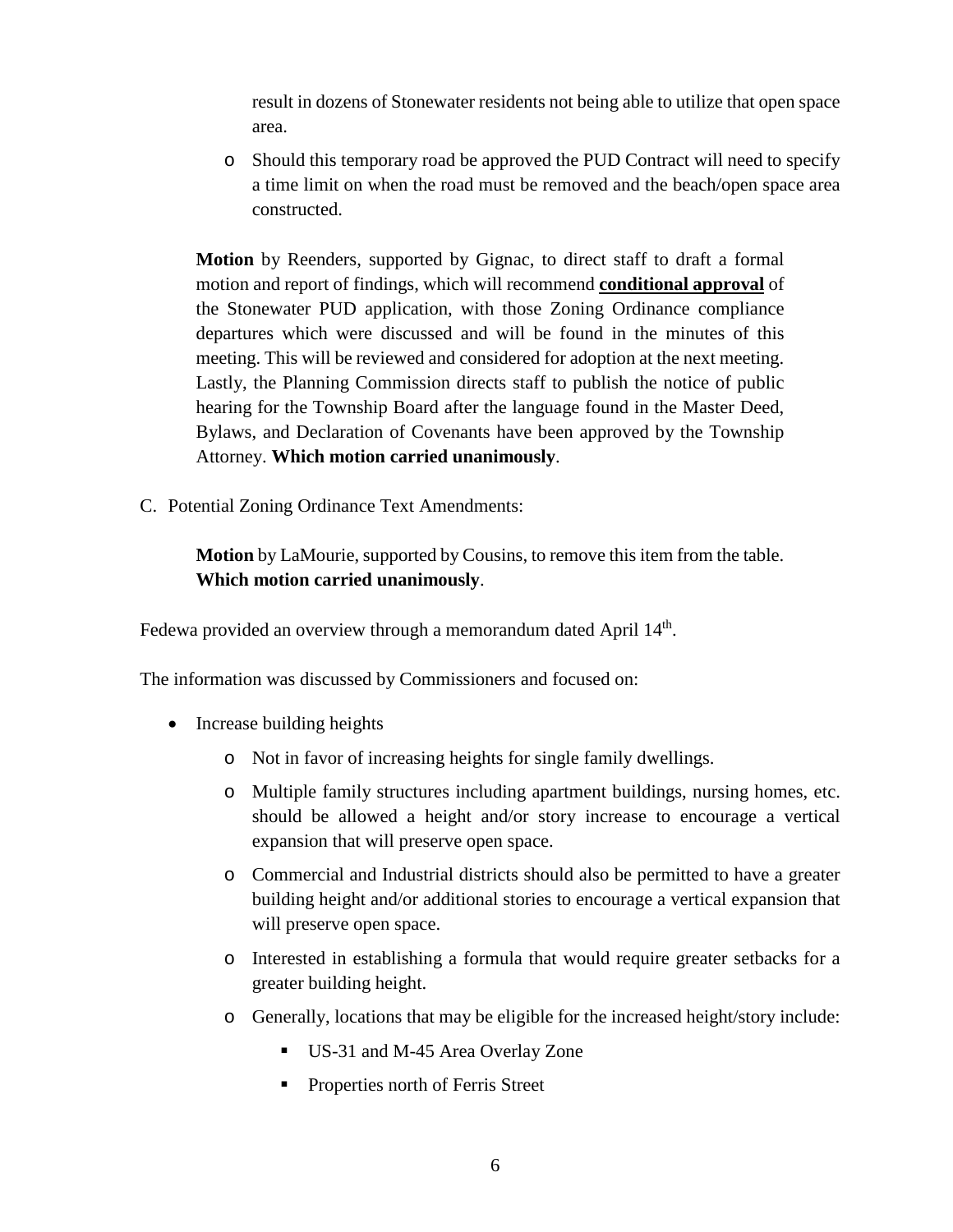- Properties within 2,700 feet of public utilities (*the distance established in the Township Code of Ordinances*) and also consistent with the master-planned service boundaries for public water and sanitary sewer.
- o Directed staff to proceed with additional research on location, building height, number of stories, and setback formula. This discussion will be continued at a future meeting.
- Demolition of dwelling resulting in nonconforming accessory buildings
	- o Acknowledged there is a distinction between typical property owners requesting this kind of agreement versus a dangerous building scenario.
		- Typical property owner may wish to demolish the dwelling, but keep the accessory buildings while a new dwelling is being constructed.
	- o There are too many variables for dangerous building scenarios, and believe staff should not be able to make determinations without approval by the Township Board, per the Dangerous Building Ordinance.
	- o Directed staff to proceed with drafting a proposed text amendment ordinance that states dangerous buildings are not eligible for this type of agreement.
- Two dwellings on property while new home is constructed
	- o Questioned if a staff member should be granted this type of power.
	- o A financial guarantee must be required to ensure the demolition of the prior dwelling.
	- o Questioned if a second staff member should have to sign the agreement as well.
	- o Directed staff to proceed with drafting a proposed text amendment ordinance that requires a financial guarantee, but does not require a second staff member to sign the agreement.

## IX. NEW BUSINESS

A. Text Amendment Request for Indoor Recreation, Exercise and Athletic Facilities

Fedewa provided an overview through a memorandum dated April 28<sup>th</sup>.

The information was discussed by Commissioners and focused on:

- Original intent with this special land use category was to encourage recreation to take place in vacant industrial buildings. For example, batting cages.
- Believe the Township and surrounding community is a prime location for indoor recreation, exercise and athletic facilities.